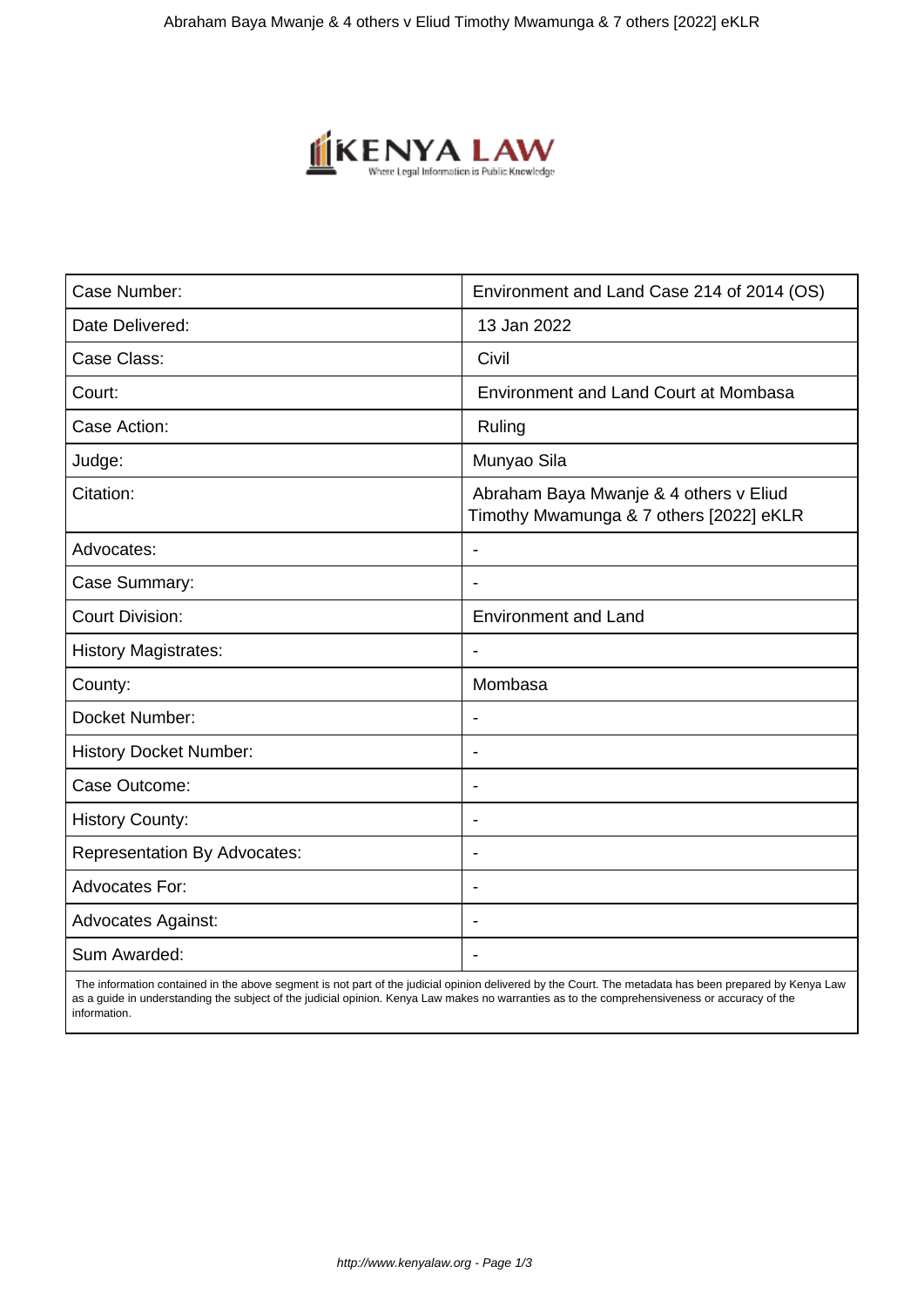## **REPUBLIC OF KENYA**

#### **IN THE ENVIRONMENT AND LAND COURT**

## **AT MOMBASA**

#### **ELC NO. 214 OF 2014 (OS)**

#### **ABRAHAM BAYA MWANJE & 4 OTHERS ……………………………... PLAINTIFFS**

## **VERSUS**

## **ELIUD TIMOTHY MWAMUNGA & 7 OTHERS …………….......……... DEFENDANTS**

#### **RULING**

1. This suit was commenced through an Originating Summons filed on 15 August 2014. In it, the plaintiffs seek orders that they be declared to have acquired title to various parcels of land by dint of the doctrine of adverse possession. The said parcels of land are stated to be Title No. CR 45198 (Original) CR 31784/11, CR 31784/1, CR 271/58/26, CR No. 2391/60, (MN/III/2390/2) MN/III/5108 area 0.549 Ha (approx), (MN/III/2390/3), MN/III/9109 area 0.0460 (approx.), (MN /III/2390/4) MN/III/9110 area 0.0460 Ha (approx), (MN/III/2390/5) MN/III/9111 area 0.0460 Ha (approx.) (MN/III/2390/6) MN/III/9112 area 0.046 ha (approx.), (MN/III/2390/7) MN/III/9113 area 0.266 ha (approx.) , (MN/III/2390/8) MN/III/9114 area 0.0636 (approx.), (MN/III/2390/9) MN/III/9116 area 0.0708 (approx.), CR 33707 (MN/III/2390/11) MN/III/9117 area 0.0815 Ha (approx.) , Plot No. 2391/III/MN and or its subdivisions numbers 2492to2562.

2. It will be seen that various parcels of land were cited but an extract of title was annexed to only one parcel of land that is MN/III/2391. The title is in the name of Eliud Timothy Mwamunga named as the 1<sup>st</sup> respondent in this suit. The said Mr. Mwamunga is said to have died on 9 June 2018.

3. On 28 January 2021, I issued directions, that in the event that the applicants wish to claim the other parcels of land, then they must annex a certified extract of the title as required by Order 37 Rule 7 (2) within 30 days of the said directions and in default any claim over a title that is not annexed will be struck out. There has been no compliance with this direction. It follows that I have no option but to strike out, which I hereby do, any claim over any parcel of land save for the title LR No. MN/III/2391. The result is that only the suit against the  $1<sup>st</sup>$  respondent over the land parcel LR No. MN/III/2391 is maintainable. The suit against all other respondents and against all other mentioned parcels of land is hereby struck out with costs.

4. The other issue that I addressed in my directions of 28 January 2021 was the demise of the  $1<sup>st</sup>$  respondent. There was an application dated 1 October 2018 for substitution of the  $1<sup>st</sup>$  respondent filed by one Samuel Mazera Mwamunga, which I scheduled for hearing on 19 October 2021. There was no appearance on the part of the applicant and I therefore proceeded to dismiss that application. The result is that there is no pending application for the substitution of the deceased  $1<sup>st</sup>$  respondent. It is more than one year since he died and following the provisions of Order 24 Rule 4 the suit against the 1<sup>st</sup> respondent has abated. I proceed to mark the suit against the  $1<sup>st</sup>$  respondent as abated. Any party is at liberty to apply for the costs of the abated suit against the  $1<sup>st</sup>$  respondent.

5. Since this suit is for adverse possession and the only surviving title is that which was in the name of the 1<sup>st</sup> respondent, there is nothing more left of the suit, given that it has abated against the 1<sup>st</sup> respondent and I have struck it out against the other respondents.

6. The court file may thus be closed save for liberty to apply for the costs of the abated suit against the  $1<sup>st</sup>$  respondent as earlier mentioned.

7. It is so ordered.

# **DATED AND DELIVERED THIS 13TH DAY OF JANUARY 2022.**